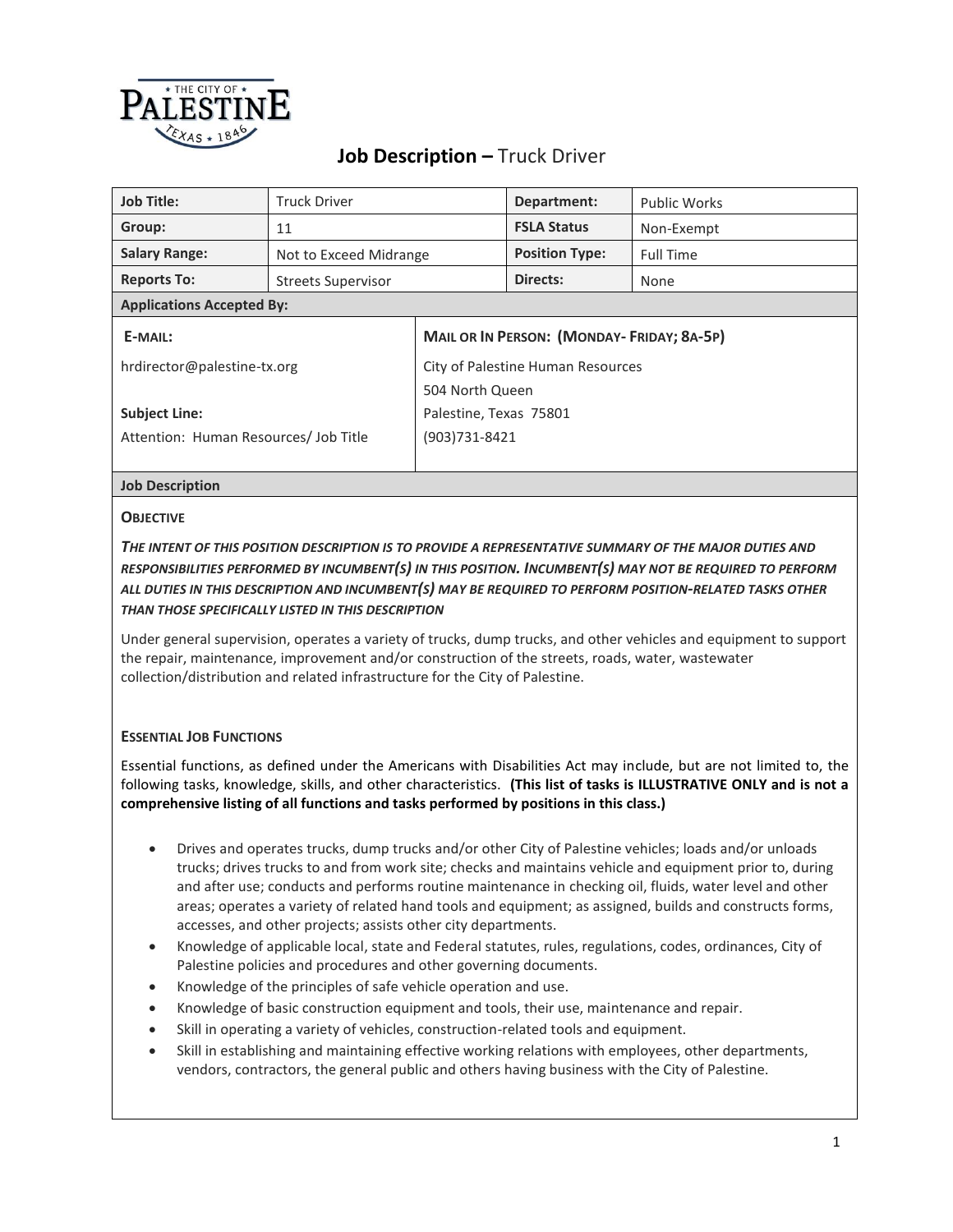

# **Job Description –** Truck Driver

## **OTHER IMPORTANT JOB FUNCTIONS**

- Clean out storm water pipe
- Litter cleanup in street right-of-way
- Flag traffic
- Pothole repair
- Minor data reporting
- May be asked to be in ditches to install or maintain pipe
- Sand streets due to snow or ice
- Run chainsaw to cut up fallen trees
- Operate weed eater
- PPE safety practices

## **QUALIFICATIONS AND EDUCATION REQUIREMENTS**

A high school diploma or GED AND one year of relevant, responsible work driving/operating trucks, dump trucks and related construction equipment/vehicles.

A high school diploma or GED must be obtained within six months of accepting job offer to retain employment.

#### **ACCEPTABLE EXPERIENCE AND TRAINING**

At least one year in a related field

#### **CERTIFICATIONS AND LICENSES REQUIRED**

Must possess a Valid Texas motor vehicle driver's license.

Must possess a Valid Minimum Class B CDL.

#### **PHYSICAL DEMANDS**

You may be exposed to dangerous machinery, exposure to extreme weather conditions, infectious diseases, hazardous chemicals, traffic hazards and other construction-industry and driving-related risks and dangers

#### **CONDITIONS OF EMPLOYMENT**

Must pass a pre-employment drug screen and/or physical exam. Employees are subject to random drug/alcohol testing throughout their employment.

Must have and maintain a satisfactory driving record.

Employees in Essential Services Positions will be required to provide services in the course and scope of their employment for the benefit of the public during emergency situations that threaten the safety of Palestine's citizens.

Regular attendance is required.

#### **ADDITIONAL INFORMATION**

**This job description is not intended to be construed as an exhaustive list of responsibilities, duties and skills required. City management has exclusive rights to alter this job description at any time without notice. Employees will be**